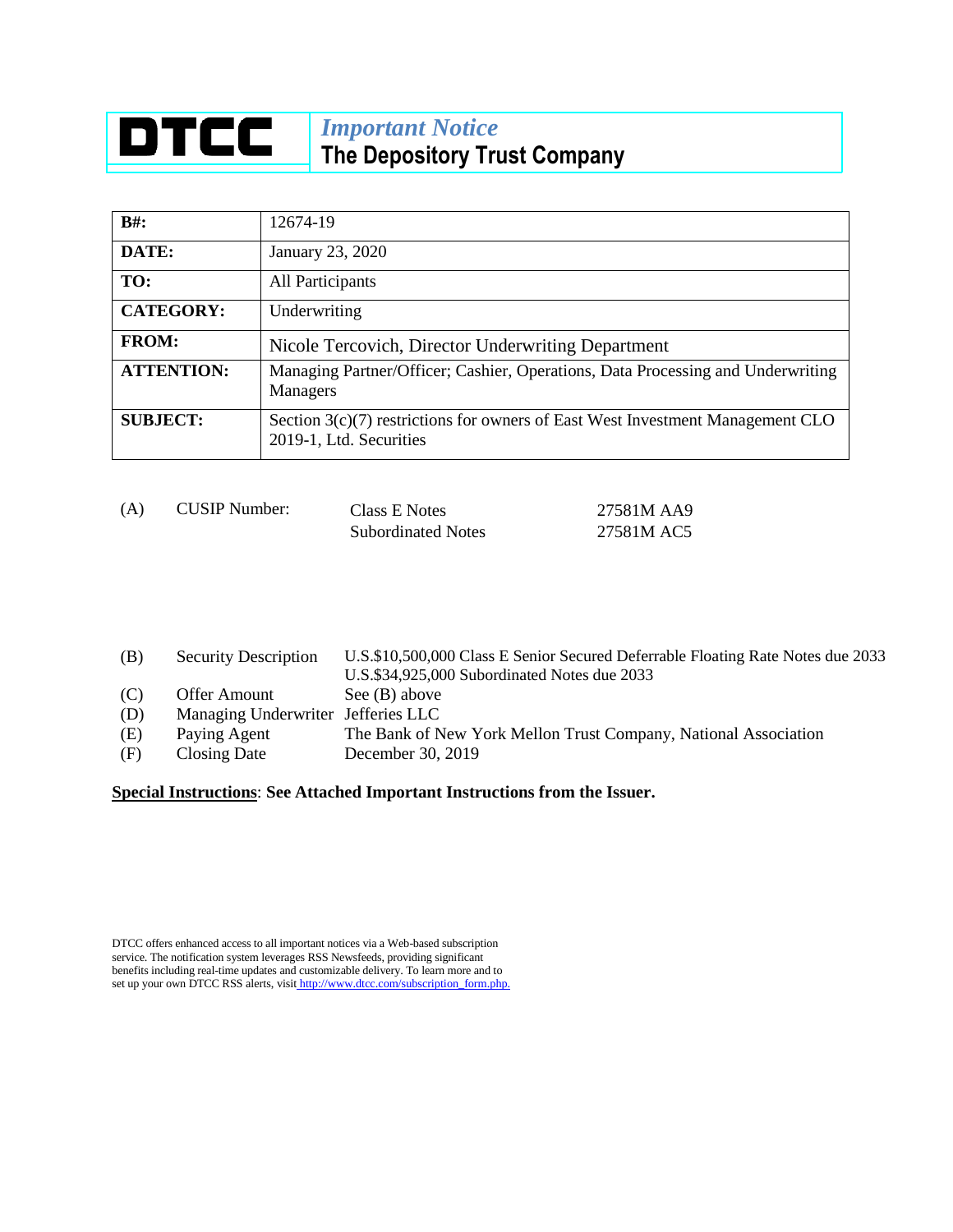**East West Investment Management CLO 2019-1, Ltd.** c/o Appleby Global Services (Cayman) Limited 71 Fort Street PO Box 500 Grand Cayman Cayman Islands, KY1-1106

Class E Notes 27581M AA9 Subordinated Notes 27581M AC5

The Issuer and the Managing Underwriter referred to above are putting Participants on notice that they are required to follow these purchase and transfer restrictions with regard to the above-referenced securities.

In order to qualify for the exemption provided by Section  $3(c)(7)$  under the Investment Company Act of 1940, as amended (the "Investment Company Act"), and the exemption provided by Rule 144A under the Securities Act of 1933, as amended (the "Securities Act"), offers, sales and resales of the Class E Senior Secured Deferrable Floating Rate Notes due 2033 (the "Class E Notes") and Subordinated Notes due 2033 (the "Subordinated Notes" and, together with the Class E Notes, the "Securities") within the United States or to U.S. Persons may only be made in minimum denominations of \$250,000 (or other applicable authorized denomination pursuant to the Indenture) to "qualified institutional buyers" ("QIBs") within the meaning of Rule 144A that are also "qualified purchasers" ("QPs") within the meaning of Section 2(a)(51)(A) of the Investment Company Act, unless otherwise permitted by the Indenture. Each purchaser of Securities (1) represents to and agrees with the Issuer and the Managing Underwriter that (A) (i) the purchaser is a QIB who is a QP (a "QIB/QP"); (ii) the purchaser is not a broker-dealer which owns and invests on a discretionary basis less than \$25 million in securities of unaffiliated issuers; (iii) the purchaser is not a participant-directed employee plan, such as a  $401(k)$  plan; (iv) the QIB/QP is acting for its own account, or the account of another QIB/QP; (v) the purchaser is not formed for the purpose of investing in the Issuer; (vi) the purchaser, and each account for which it is purchasing, will hold and transfer at least the minimum denomination of Securities; (vii) the purchaser understands that the Issuer may receive a list of participants holding positions in its securities from one or more book-entry depositaries; and (viii) the purchaser will provide notice of the transfer restrictions to any subsequent transferees; or (B) it is not a U.S. Person and is purchasing the Securities outside the United States and (2) acknowledges that the Issuer has not been registered under the Investment Company Act and the Securities have not been registered under the Securities Act and represents to and agrees with the Issuer and the Managing Underwriter that, for so long as the Securities are outstanding, unless otherwise permitted by the Indenture, it will not offer, resell, pledge or otherwise transfer the Securities in the United States or to a U.S. Person except to a QIB that is also a QP in a transaction meeting the requirements of Rule 144A. Each purchaser further understands that the Securities will bear a legend with respect to such transfer restrictions. See "Transfer Restrictions" in the East West Investment Management CLO 2019-1, Ltd. Offering Circular.

The charter, bylaws, organizational documents or securities issuance documents of the Issuer provide that the Issuer will have the right to (i) require any holder of Securities that is a U.S. Person who is determined not to be both a QIB and a QP to sell the Securities to a QIB that is also a QP, except as otherwise provided in the Indenture, or (ii) sell such Securities to a purchaser selected by the Issuer. In addition, the Issuer has the right to refuse to register or otherwise honor a transfer of Securities to a proposed transferee that is a U.S. Person who is not both a QIB and a QP, except as otherwise provided in the Indenture. As used herein, the terms "United States" and "U.S. Person" have the meanings given such terms in Regulation S under the Securities Act.